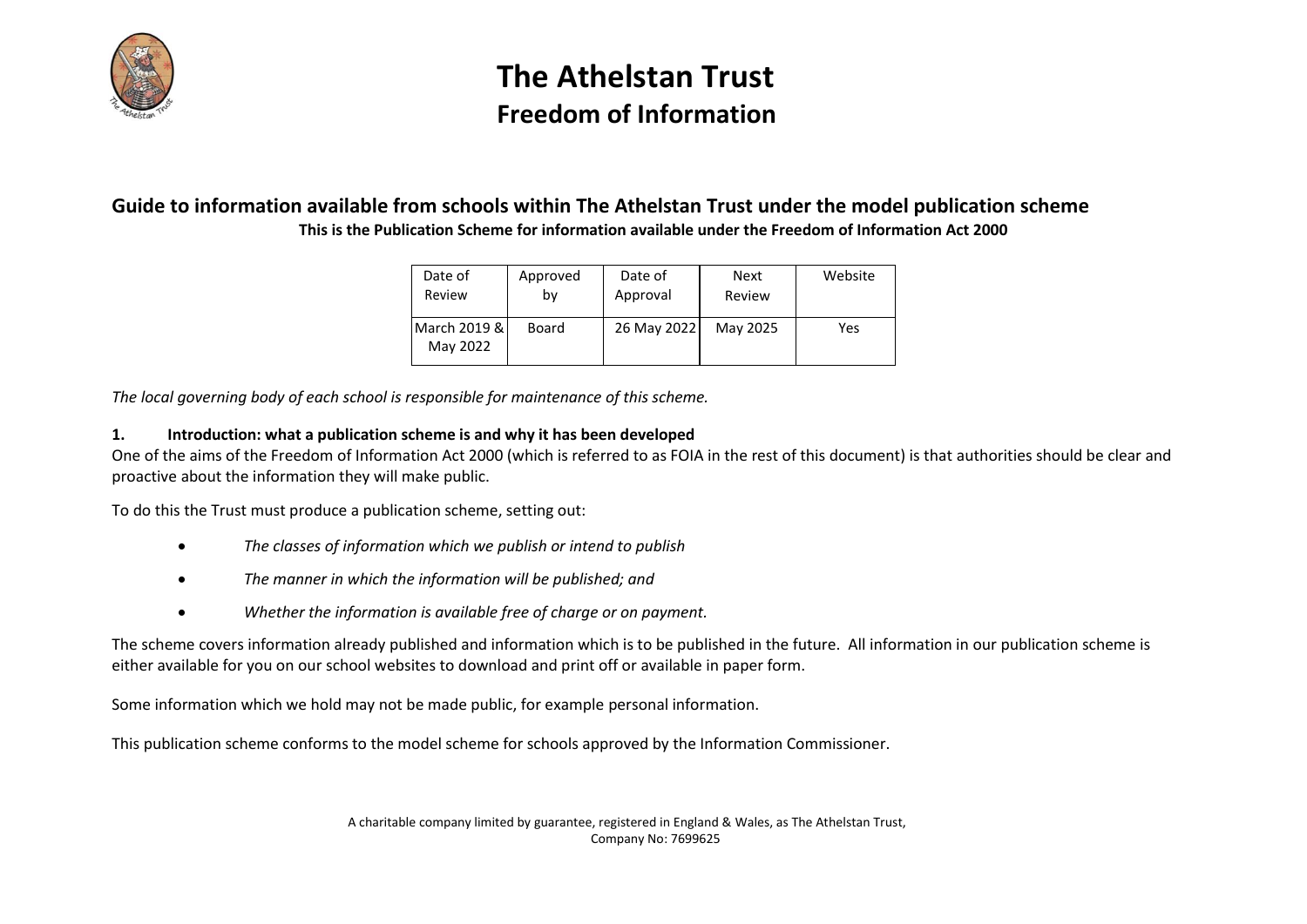

#### **2. Aims and Objectives**

**Vision Statement:** *"Caring, Collaborative and Excellent".*

### The Trust aims to:

- Raise educational standards for all schools within the Trust.
- Deliver an excellent, comprehensive education for all the children in the schools within the Trust
- Develop and value all the staff within the Trust.
- Ensure the financial security of the Trust and all the schools within it.

and this publication scheme is a means of showing how we are pursuing these aims.

### **3. Categories of information published**

*The publication scheme guides you to information which we currently publish (or have recently published) or which we will publish in the future. This is split into categories of information known as 'classes'*

#### **4. How to request information**

If you require a paper version of any of the documents within the scheme, contact details for the Company Secretary to the Trust are set out below, or you can visit each individual school's website: [http://www.bradonforest.org.uk](http://www.bradonforest.org.uk/) o[r http://www.thedeanacademy.org](http://www.thedeanacademy.org/) or [http://www.malmesbury.wilts.sch.uk](http://www.malmesbury.wilts.sch.uk/) or [http://swr.gloucs.sch.uk/o](http://swr.gloucs.sch.uk/)r [Chipping Sodbury School -](http://www.chippingsodburyschool.com/) Home Page

### Email: **admin@theathelstantrust.org**

#### Tel: **01666 501084**

### Contact Address: **Lowfield Road, Tetbury Gloucestershire GL8 8AE**

To help us process your request quickly, please clearly mark any correspondence **"PUBLICATION SCHEME REQUEST**" (in CAPITALS please)

If the information you require is not available via the scheme and is not on the individual school's website**,** you can still contact us to ask if we have it.

A charitable company limited by guarantee, registered in England & Wales, as The Athelstan Trust, Company No: 7699625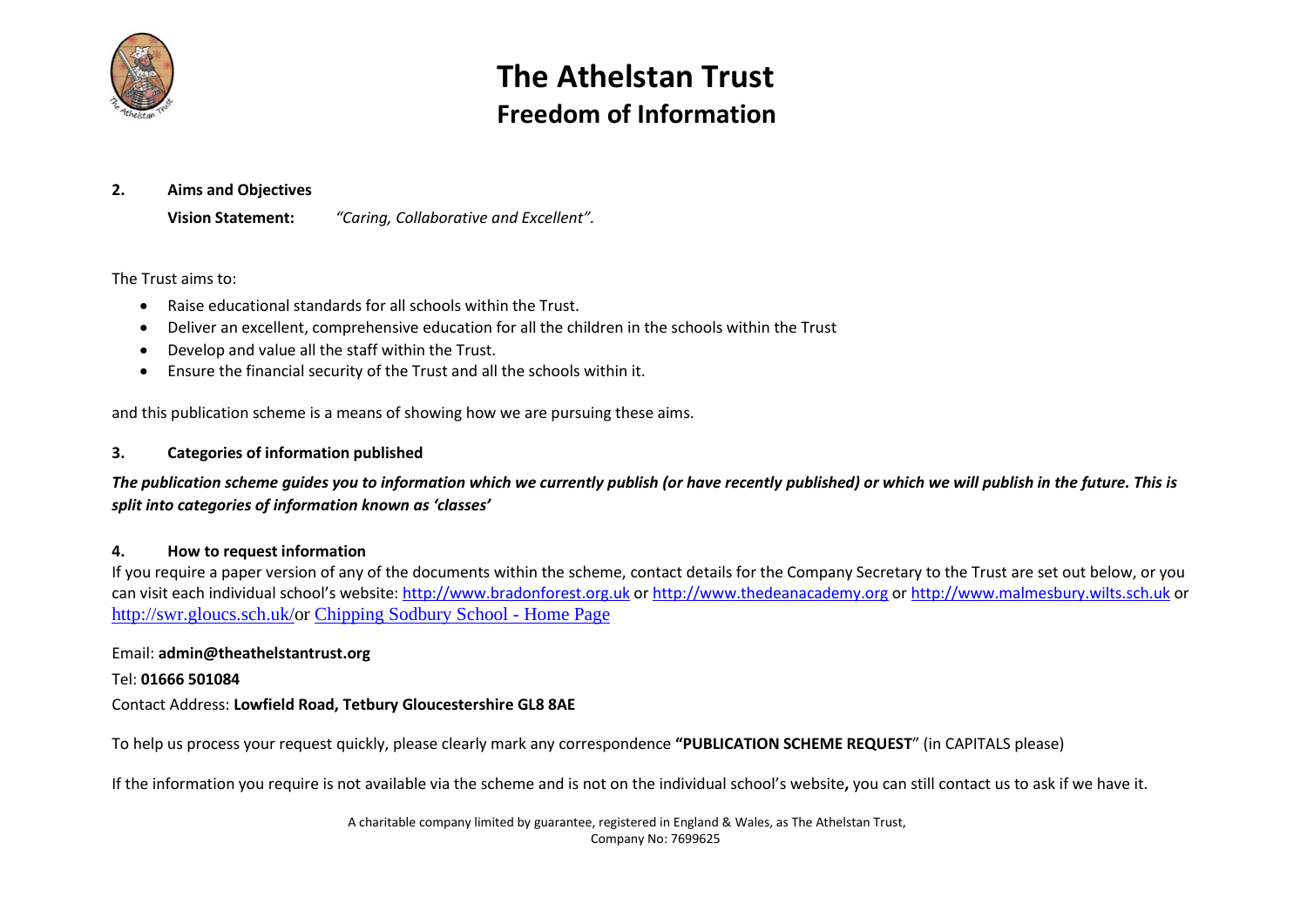

### **5. Paying for information**

Information published on individual school's website is free, although you may incur costs from your Internet service provider. If you don't have Internet access, you can access our website using a local library or an Internet café.

Single copies of information covered by this publication are provided free unless stated otherwise. If your request means that we have to do a lot of photocopying or printing, or pay a large postage charge, or is for a priced item such as some printed publications we will let you know the cost before fulfilling your request. Where there is a charge this will be indicated by a £ sign in the description box.

| Information to be published                                                                                                                                                  | How the information                                      | Cost                  |
|------------------------------------------------------------------------------------------------------------------------------------------------------------------------------|----------------------------------------------------------|-----------------------|
|                                                                                                                                                                              | can be obtained                                          |                       |
| Class 1 - Who we are and what we do                                                                                                                                          | Individual school website                                |                       |
| The Athelstan Trust - (Consisting of Bradon Forest School, Malmesbury School, Sir William<br>Romney's School, Chipping Sodbury School and The Dean Academy)<br>Lowfield Road | From the individual school<br>Address to Headteachers PA |                       |
| Tetbury                                                                                                                                                                      | Or via the Company Secretary                             |                       |
| Gloucestershire GL8 1AE                                                                                                                                                      | admin@theathelstantrust.org                              |                       |
| A company Limited by guarantee, registered in England & Wales, Company number<br>7699625                                                                                     |                                                          |                       |
| Academy Funding Agreement/Academy Order                                                                                                                                      | DfE website<br>School                                    | Free<br>15p per sheet |
| School staff and structure – names of key personnel                                                                                                                          | Individual school website                                | Free                  |
| School prospectus and curriculum                                                                                                                                             | Individual school website                                | Free                  |
| Governing body- names and contact details of the governors and the basis of their<br>appointment                                                                             | Individual school website                                | Free                  |
| Contact details for the Head teacher and for the governing body                                                                                                              | Home page on individual school<br>website                | Free                  |
| School session times and term dates                                                                                                                                          | Individual school website                                | Free                  |
| Gender pay gap reporting                                                                                                                                                     | Trust website                                            | Free                  |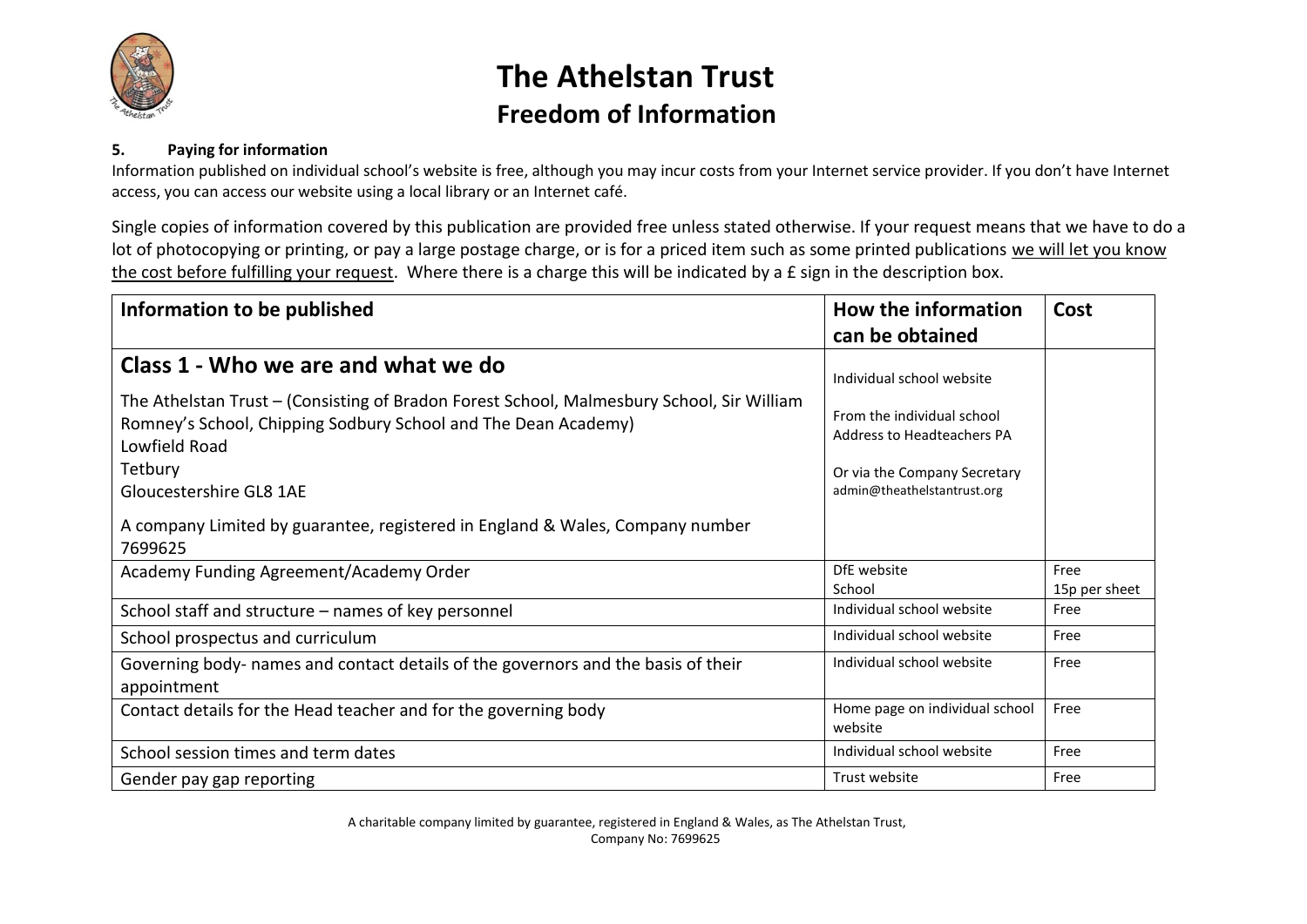

| Class $2$ – What we spend and how we spend it                                                                                  | http://theathelstantrust.org                             |               |
|--------------------------------------------------------------------------------------------------------------------------------|----------------------------------------------------------|---------------|
| (Financial information relating to projected and actual income and expenditure,<br>procurement, contracts and financial audit) |                                                          |               |
| Current and previous 2 financial years (accounts to be filed with the Charity Commission<br>and Companies House)               | Companies House.<br>hard copies will be charged          | 15p per sheet |
| Annual budget plan and financial statements                                                                                    | hard copy                                                | 15p per sheet |
| Expenditures -details of items of expenditure over £5,000 including costs, supplier and<br>transaction information.            | hard copy                                                | 15p per sheet |
| Capital funding – building and other capital projects                                                                          | hard copy                                                | 15p per sheet |
| <b>Additional funding</b>                                                                                                      | hard copy                                                | 15p per sheet |
| Procurement and projects                                                                                                       | hard copy                                                | 15p per sheet |
| Pay policy                                                                                                                     | Trust website or hard copy                               | 15p per sheet |
| Staff pay and grading structure                                                                                                | hard copy                                                | 15p per sheet |
| Staff allowances and expenses                                                                                                  | Hard copy                                                | 15p per sheet |
| Governors' allowances                                                                                                          | hard copy                                                | 15p per sheet |
| Financial audit reports                                                                                                        | hard copy                                                | 15p per sheet |
| Pupil premium funding and how it is spent                                                                                      | hard copy or Trust website/<br>individual school website | 15p per sheet |
| TU facility time reporting                                                                                                     | Hard copy or Trust website                               | 15p per sheet |

| Class $3$ – What our priorities are and how we are doing<br>(Strategies and plans, performance indicators, audits, inspections and reviews) | From the individual school |  |
|---------------------------------------------------------------------------------------------------------------------------------------------|----------------------------|--|
| Current information is published on the website                                                                                             |                            |  |
| School profile                                                                                                                              |                            |  |
| Government supplied performance data                                                                                                        | From the individual school |  |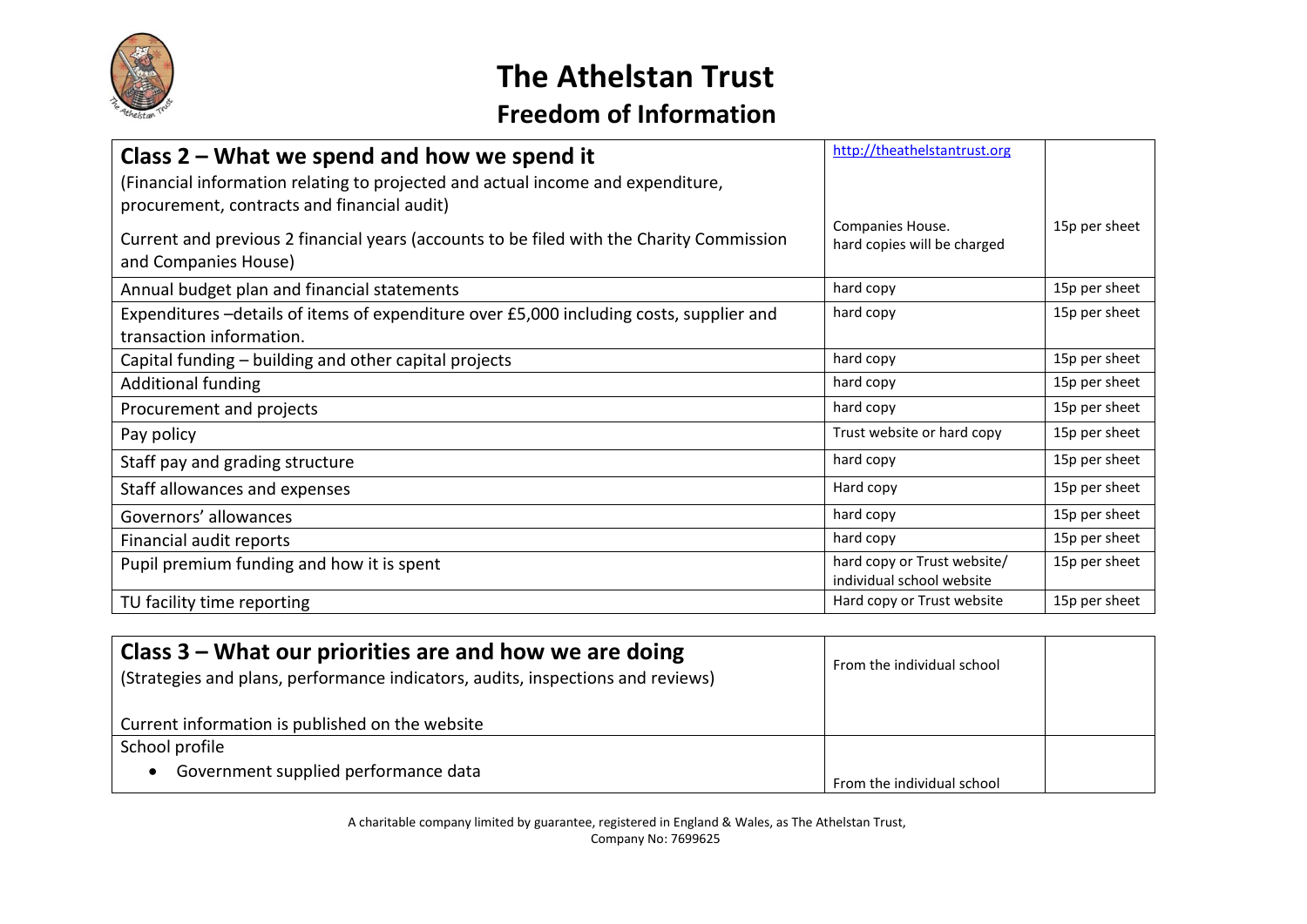

| The latest Ofsted report                                                                |                               |               |
|-----------------------------------------------------------------------------------------|-------------------------------|---------------|
| - Summary                                                                               |                               |               |
| - Full report                                                                           |                               |               |
| Performance management policy and procedures adopted by the Board and local governing   | Hard copy                     | 15p per sheet |
| bodies.                                                                                 |                               |               |
| Academy's future plans (including any major proposals on safeguarding and promoting the | Hard copy                     | 15p per sheet |
| welfare of children)                                                                    |                               |               |
| Exam and assessment results                                                             | Individual school websites or | 15p per sheet |
|                                                                                         | hard copy                     |               |
| Performance tables                                                                      | Individual school website or  | 15p per sheet |
|                                                                                         | hard copy                     |               |
| 'Data Protection impact assessments (in full or summary format) or any other impact     | hard copy                     | 15p per sheet |
| assessments (eg health and safety impact assessments, equality impact assessments), as  |                               |               |
| appropriate and relevant                                                                |                               |               |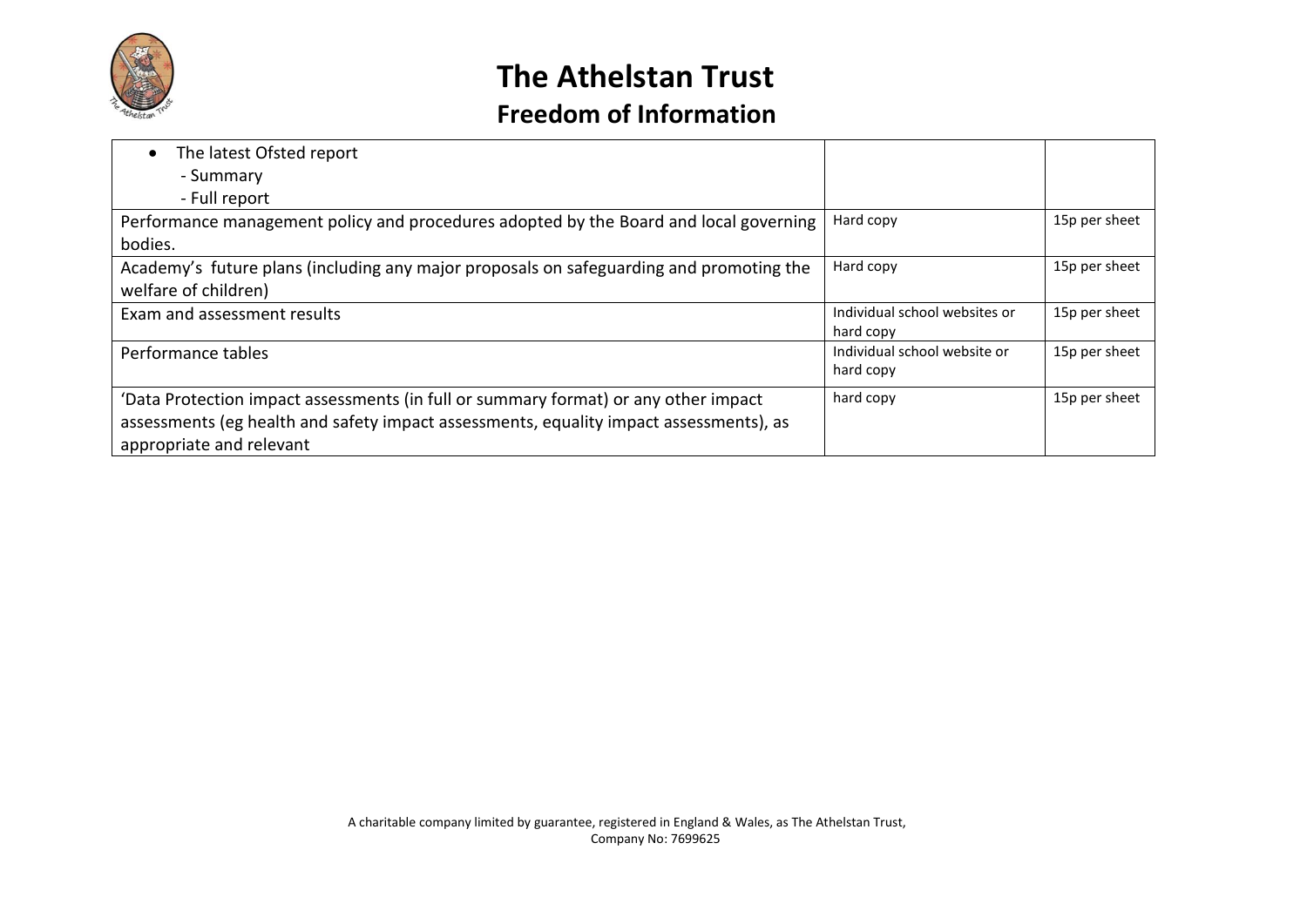

| Class 4 – How we make decisions                                                     | ALL hard copy via Company                  | 15p per sheet |
|-------------------------------------------------------------------------------------|--------------------------------------------|---------------|
| (Decision making processes and records of decisions)                                | Secretary                                  |               |
| Current and previous three years as a minimum                                       |                                            |               |
| Admissions policy/decisions (not individual admission decisions) - arrangements and |                                            | 15p per sheet |
| procedures and right of appeal                                                      | Individual school website                  |               |
| Governing body meeting agendas, papers and minutes - information that is properly   |                                            | 15p per sheet |
| considered to be private is excluded                                                | Hard copy                                  |               |
|                                                                                     |                                            |               |
| Class $5 -$ Our policies and procedures                                             | ALL hard copy via Company                  | 15p per sheet |
| (Current written protocols, policies and procedures for delivering our services and | Secretary                                  |               |
| responsibilities)                                                                   |                                            |               |
|                                                                                     |                                            |               |
| Current information only                                                            |                                            |               |
| School policies including:                                                          |                                            |               |
| Charging and remissions policy                                                      | Some policies appear on the<br>website; or | 15p per sheet |
| Health and Safety and risk assessment                                               | hard copy upon request.                    |               |
| Complaints procedure                                                                |                                            |               |
| Staff conduct policy                                                                | If multiple hard copies are                |               |
| Discipline and grievance policies                                                   | requested there will be a                  |               |
| Pay Policy                                                                          | charge                                     |               |
| Staffing structure implementation plan                                              |                                            |               |
| Staff recruitment policies                                                          |                                            |               |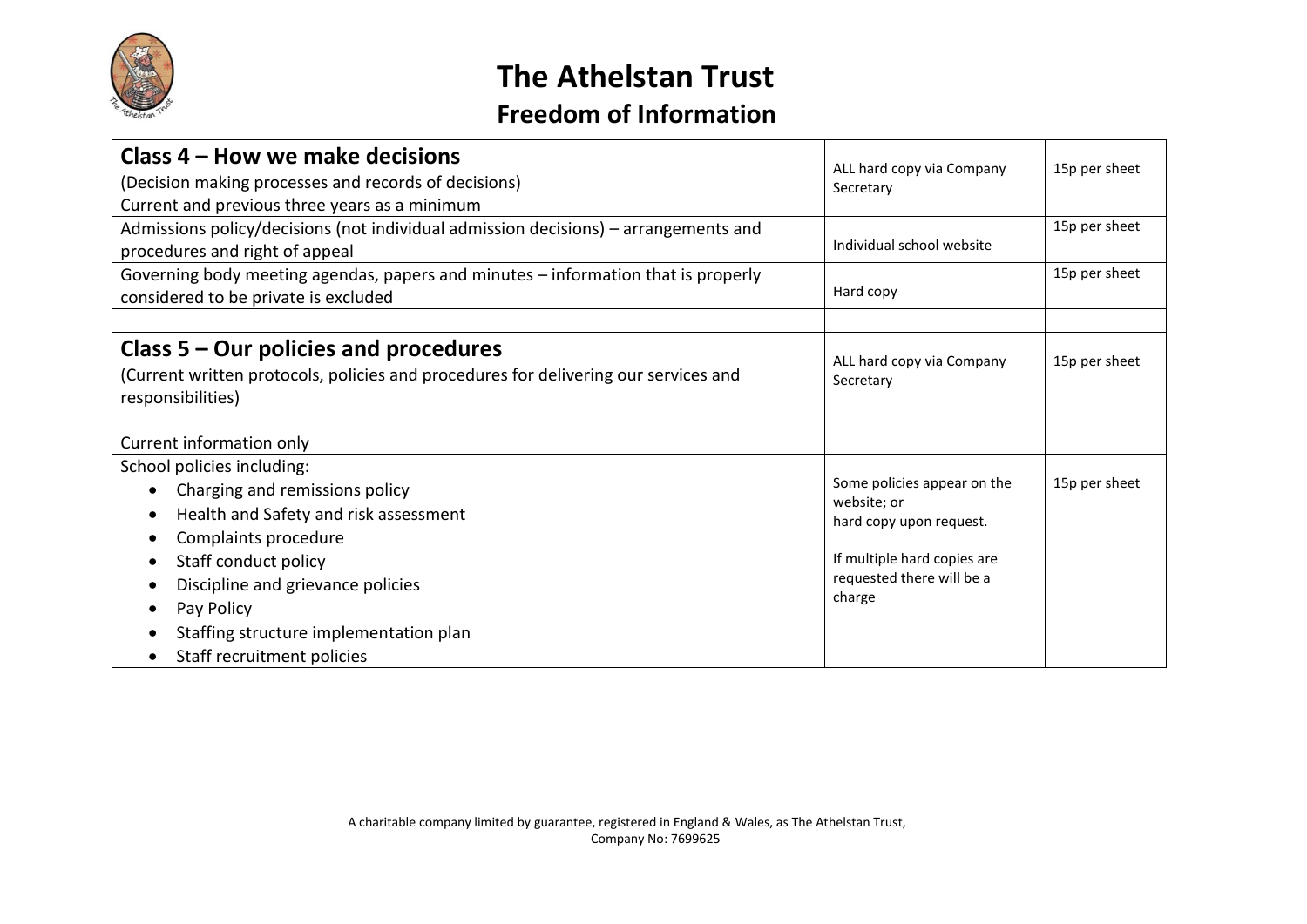

| Pupil and curriculum policies, including:                                                  |                                                         |               |
|--------------------------------------------------------------------------------------------|---------------------------------------------------------|---------------|
| Home-school agreement                                                                      | Some policies appear on                                 | 15p per sheet |
| Curriculum                                                                                 | individual school website; or<br>hard copy upon request |               |
| Sex education                                                                              |                                                         |               |
| Special educational needs                                                                  | If multiple hard copies are                             |               |
| Accessibility<br>$\bullet$                                                                 | requested there will be a                               |               |
| Collective worship                                                                         | charge                                                  |               |
| Careers education                                                                          |                                                         |               |
| Behaviour                                                                                  |                                                         |               |
| Anti-bullying                                                                              |                                                         |               |
| eSafety                                                                                    |                                                         |               |
| Records management and personal data policies, including:                                  |                                                         |               |
| Information security policies<br>$\bullet$                                                 |                                                         |               |
| Records retention destruction and archive policies<br>c                                    | Hard copy                                               | 15p per sheet |
| Data protection (including information sharing policies)<br>о                              |                                                         |               |
| <b>CCTV</b> policy<br>$\bullet$                                                            |                                                         |               |
| Equality and diversity                                                                     |                                                         |               |
| (Policies, schemes, statements, procedures and guidelines relating to equal opportunities) | Hard copy                                               | 15p per sheet |
|                                                                                            |                                                         |               |
| Equal opportunities policy<br>$\bullet$                                                    | Hard copy or website                                    | 15p per sheet |
| Child Protection – policies and procedures on safeguarding and promoting the welfare of    | Trust and individual school                             | 15p per sheet |
| children                                                                                   | Websites or hard copy                                   |               |
| Pay policy – the statement of the pay policy and procedures regarding teachers' pay        |                                                         |               |
|                                                                                            |                                                         |               |
| Pay policy - teachers                                                                      | Hard copy or website                                    | 15p per sheet |
| Pay policy – support staff                                                                 | Hard copy or website                                    | 15p per sheet |
| Health and safety statement of intent                                                      | Hard copy or website                                    | 15p per sheet |
| Policies and procedures for human resources and the recruitment of staff                   | Hard copy or website                                    | 15p per sheet |

A charitable company limited by guarantee, registered in England & Wales, as The Athelstan Trust, Company No: 7699625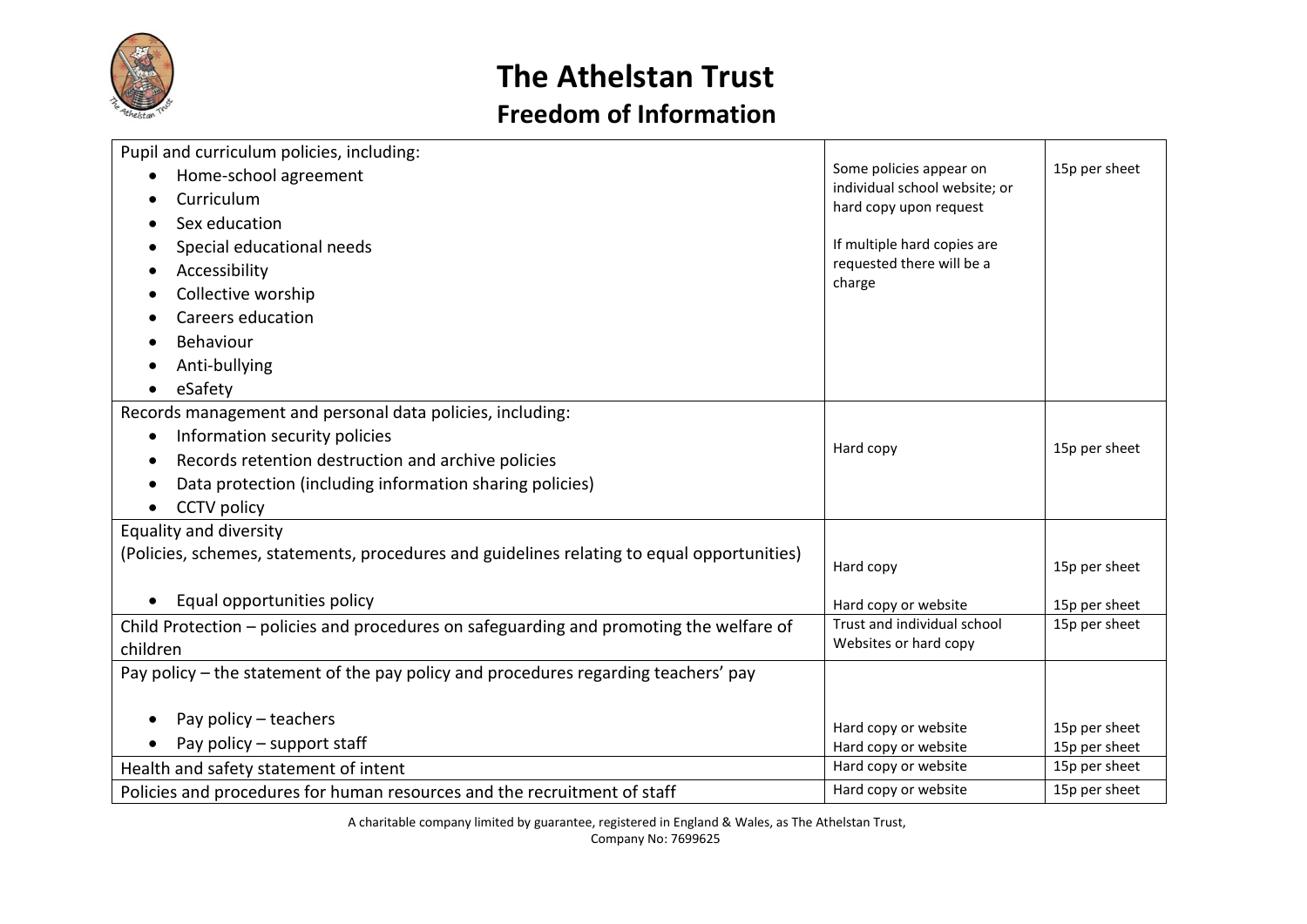

| <b>Current vacancies</b>                                                                  | Hard copy or Trust and                         | 15p per sheet |
|-------------------------------------------------------------------------------------------|------------------------------------------------|---------------|
|                                                                                           | individual schools website                     |               |
| Careers programme information                                                             | Hard copy or website                           | 15p per sheet |
| Complaints procedures, including for dealing with parental complaints                     | Hard copy or website                           | 15p per sheet |
| Charging regimes and policies.                                                            | Website                                        | 15p per sheet |
|                                                                                           | Hard copy                                      |               |
| Charging policy for trips and visit                                                       |                                                |               |
| Class $6$ – Lists and Registers                                                           | (hard copy or individual school                |               |
| Currently maintained lists and registers only                                             | website; some information may                  |               |
|                                                                                           | only be available by inspection)<br>Inspection |               |
| Curriculum circulars and statutory instruments                                            |                                                |               |
| Location of overt CCTV surveillance cameras                                               | Inspection                                     |               |
| Disclosure logs                                                                           | Inspection                                     |               |
| Asset register                                                                            | Inspection                                     |               |
| Any information the Trust or individual schools are currently legally required to hold in | Inspection                                     |               |
| publicly available registers (THIS DOES NOT INCLUDE THE ATTENDANCE REGISTER)              |                                                |               |
| Class $7$ – The services we offer                                                         | (hard copy or individual school                |               |
| (Information about the services we offer, including leaflets, guidance and newsletters    | website; some information may                  |               |
| produced for the public and businesses)                                                   | only be available by inspection)               |               |
| Current information only                                                                  |                                                |               |
| Extra-curricular activities                                                               | Individual school Website                      | Free          |
|                                                                                           | Hard copy                                      | 15p per sheet |
| Out of school clubs                                                                       | Individual school Website                      | Free          |
|                                                                                           | Hard copy                                      | 15p per sheet |
| <b>School publications</b>                                                                | Individual school Website                      |               |
| Services for which the school is entitled to recover a fee, together with those fees      | Individual school                              |               |
| Leaflets books and newsletters                                                            | Individual school Website                      |               |
|                                                                                           |                                                |               |
| <b>Additional Information</b>                                                             |                                                |               |